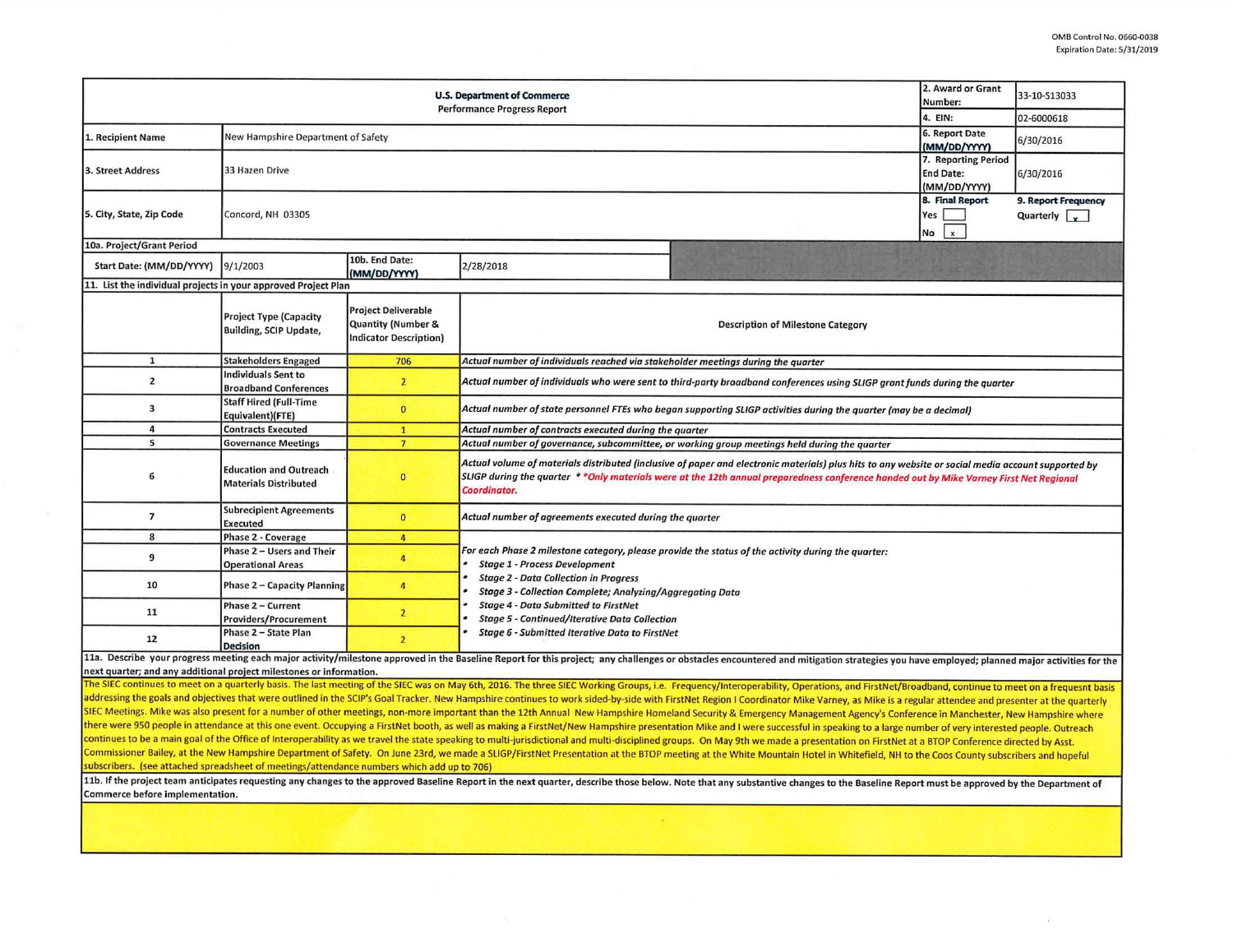11c. Provide any other information that would be useful to NTIA as it assesses this project's progress.

In June, New Hampshire along with our contracted partner, Mission Critical Partners (MCP) was able to complete a comprehensive Data Collection Report that was forwarded to FirstNet. The report defined New Hampshire's commi FirstNet and our rural communities by outlining a statewide application to FirstNet. The report was truly a representative sample of our first responder capabilities and needs with over 200 surveys were returned.

11d. Describe any success stories or best practices you have identified. Please be as specific as possible.

12. Personnel

12a. If the project is not fully staffed, describe how any lack of staffing may impact the project's time line and when the project will be fully staffed.

| 12b. Staffing Table - Please include all staff that have contributed time to the project. Please do not remove individuals from this table.                                                     |                                                 |                                  |                                                         |                                       |                                      |                                      |                                                         |                                         |                                          |
|-------------------------------------------------------------------------------------------------------------------------------------------------------------------------------------------------|-------------------------------------------------|----------------------------------|---------------------------------------------------------|---------------------------------------|--------------------------------------|--------------------------------------|---------------------------------------------------------|-----------------------------------------|------------------------------------------|
| <b>Job Title</b>                                                                                                                                                                                | FTE%                                            |                                  |                                                         |                                       | Project (s) Assigned                 |                                      |                                                         |                                         | Change                                   |
| <b>SWIC</b>                                                                                                                                                                                     | 0.65                                            |                                  | Management and coordination of grant project activities |                                       |                                      |                                      |                                                         |                                         |                                          |
| <b>Program Specialist IV</b>                                                                                                                                                                    | <b>Financial Tracking and Reporting</b><br>0.01 |                                  |                                                         |                                       |                                      |                                      |                                                         |                                         |                                          |
|                                                                                                                                                                                                 |                                                 |                                  |                                                         |                                       |                                      |                                      |                                                         |                                         |                                          |
|                                                                                                                                                                                                 |                                                 |                                  |                                                         |                                       |                                      |                                      |                                                         |                                         |                                          |
|                                                                                                                                                                                                 |                                                 |                                  |                                                         |                                       |                                      |                                      |                                                         |                                         |                                          |
| 13. Subcontracts (Vendors and/or Subrecipients)                                                                                                                                                 |                                                 |                                  |                                                         |                                       |                                      |                                      |                                                         |                                         |                                          |
| 13a. Subcontracts Table - Include all subcontractors. The totals from this table must equal the "Subcontracts Total" in Question 14f.                                                           |                                                 |                                  |                                                         |                                       |                                      |                                      |                                                         |                                         |                                          |
| Name                                                                                                                                                                                            | <b>Subcontract Purpose</b>                      |                                  | Type<br>(Vendor/Subrec.)                                | RFP/RFQ Issued (Y/N)                  | Contract<br><b>Executed</b><br>(Y/N) | <b>Start Date</b>                    | <b>End Date</b>                                         | <b>Total Federal Funds</b><br>Allocated | <b>Total Matching Funds</b><br>Allocated |
| <b>Data Collection Activities</b>                                                                                                                                                               | <b>Consulting Services</b>                      |                                  | <b>Mission Critical</b><br>Partners                     | Y                                     | Y                                    | 2/10/2005                            | 6/30/2016                                               | \$203,208.00                            | \$0.00                                   |
|                                                                                                                                                                                                 |                                                 |                                  |                                                         |                                       |                                      |                                      |                                                         |                                         |                                          |
| 13b. Describe any challenges encountered with vendors and/or subrecipients.                                                                                                                     |                                                 |                                  |                                                         |                                       |                                      |                                      |                                                         |                                         |                                          |
| None at this time                                                                                                                                                                               |                                                 |                                  |                                                         |                                       |                                      |                                      |                                                         |                                         |                                          |
| 14. Budget Worksheet                                                                                                                                                                            |                                                 |                                  |                                                         |                                       |                                      |                                      |                                                         |                                         |                                          |
| Columns 2, 3 and 4 must match your current project budget for the entire award, which is the SF-424A on file.                                                                                   |                                                 |                                  |                                                         |                                       |                                      |                                      |                                                         |                                         |                                          |
| Only list matching funds that the Department of Commerce has already approved.                                                                                                                  |                                                 |                                  |                                                         |                                       |                                      |                                      |                                                         |                                         |                                          |
| Project Budget Element (1)                                                                                                                                                                      |                                                 | <b>Federal Funds Awarded (2)</b> |                                                         | <b>Approved Matching</b><br>Funds (3) | <b>Total Budget (4)</b>              | <b>Federal Funds Expended</b><br>(5) | <b>Approved Matching</b><br><b>Funds Expended (6)</b>   | <b>Total funds Expended</b><br>(7)      |                                          |
| a. Personnel Salaries                                                                                                                                                                           |                                                 |                                  | \$264,038.00                                            | \$201,776.00                          |                                      | \$465,814.00                         | \$831.80                                                | \$157,717.69                            | \$158,549.49                             |
| b. Personnel Fringe Benefits                                                                                                                                                                    |                                                 | \$106,347.00                     |                                                         | \$15,812.00                           | \$122,159.00                         |                                      | \$163.06                                                | \$12,335.77                             | \$12,498.83                              |
| c. Travel                                                                                                                                                                                       |                                                 | \$59,460.00                      |                                                         | \$1,035.00                            |                                      | \$60,495.00                          | \$6,539.72                                              | \$406.45                                | \$6,946.17                               |
| d. Equipment                                                                                                                                                                                    |                                                 |                                  |                                                         |                                       |                                      | \$0.00                               |                                                         |                                         | \$0.00                                   |
| e. Materials/Supplies                                                                                                                                                                           |                                                 | \$8,943.00                       |                                                         | \$1,350.00                            | \$10,293.00                          |                                      | \$504.70                                                |                                         | \$504.70                                 |
| . Subcontracts Total                                                                                                                                                                            |                                                 | \$360,630.00                     |                                                         |                                       | \$360,630.00                         |                                      | \$152,730.00                                            |                                         | \$152,730.00                             |
| g. Other                                                                                                                                                                                        |                                                 |                                  | \$21,280.00                                             |                                       | \$21,280.00                          |                                      | \$3,764.65                                              |                                         | \$3,764.65                               |
| h. Indirect                                                                                                                                                                                     |                                                 |                                  | \$59,189.00                                             |                                       | \$59,189.00                          |                                      | \$1,226.16                                              |                                         | \$1,226.16                               |
| <b>Total Costs</b>                                                                                                                                                                              |                                                 |                                  | \$879,887.00                                            |                                       | \$1,099,860.00                       |                                      | \$165,760.09                                            | \$170,459.91                            | \$336,220.00                             |
| % of Total                                                                                                                                                                                      |                                                 | 80%                              | 20%                                                     | 100%                                  |                                      | 49%                                  | 51%                                                     | 100%                                    |                                          |
| 15. Certification: I certify to the best of my knowledge and belief that this report is correct and complete for performance of activities for the purpose(s) set forth in the award documents. |                                                 |                                  |                                                         |                                       |                                      |                                      |                                                         |                                         |                                          |
| 16a. Typed or printed name and title of Authorized Certifying Official:<br>Pamela Urban-Morin, Grant Administrator                                                                              |                                                 |                                  |                                                         |                                       |                                      |                                      | 16c. Telephone (area<br>code, number, and<br>extension) | 603-271-7663                            |                                          |
| 16b. Signature of Authorized Certifying Official:                                                                                                                                               |                                                 |                                  |                                                         |                                       |                                      |                                      | 16d. Email Address:                                     | Pamela.Urban-Morin@dos.nh.gov           |                                          |
|                                                                                                                                                                                                 |                                                 |                                  |                                                         |                                       |                                      |                                      | Date: $10$<br>b                                         | 9/16/2016                               |                                          |

×.